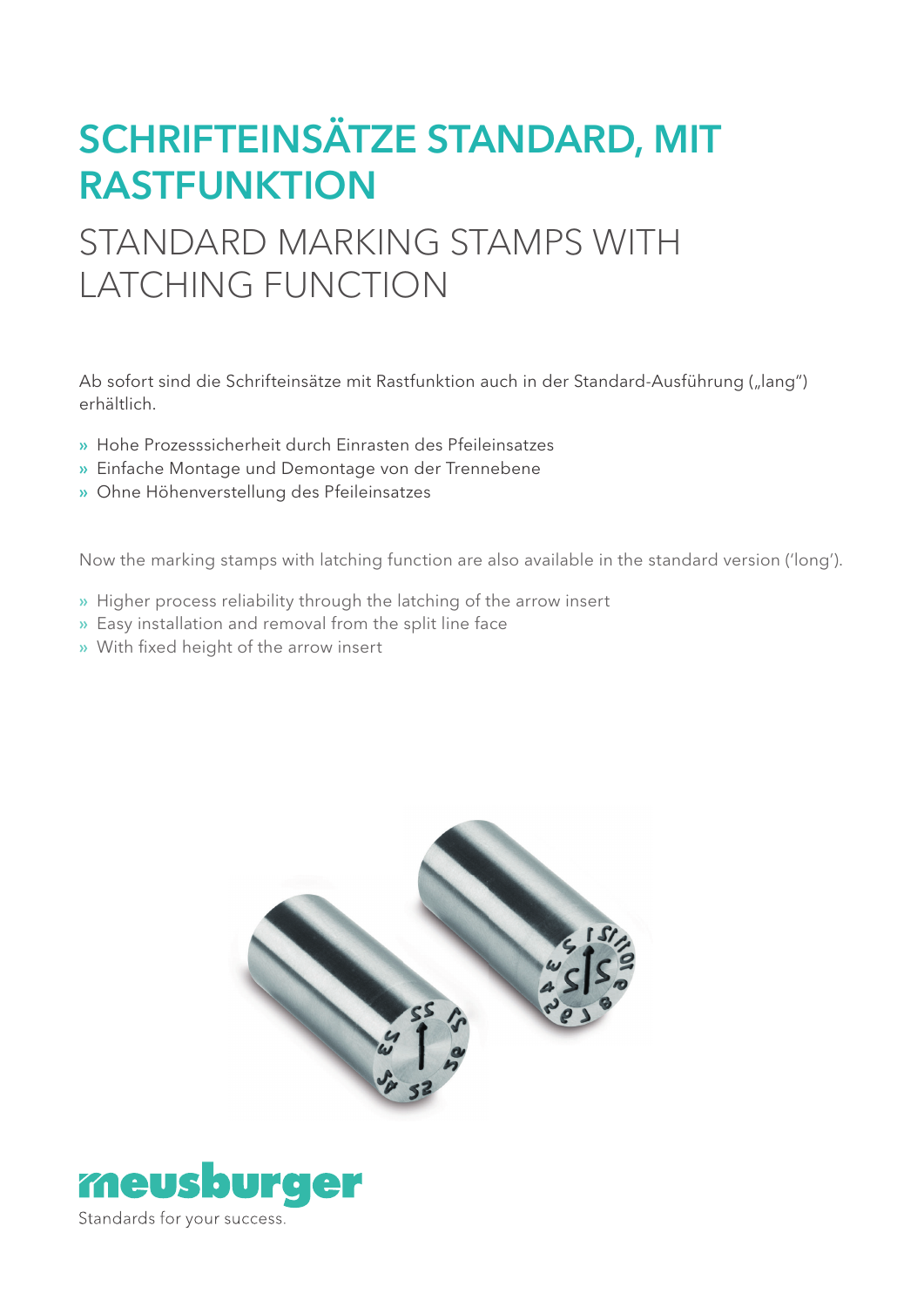### meusburger





#### Stempel Monat, mit Rastfunktion

*Month stamp with latching function*



| Mat.: 1.4112     | $\approx$ 52 HRC |    |                |      |    |        | t max. = $340^{\circ}$ C |
|------------------|------------------|----|----------------|------|----|--------|--------------------------|
| SW <sup>1)</sup> | 4                |    | d4             | d2   | d1 | J      | Nr. / $No.$              |
| 1.5              | 3                | 14 | M <sub>2</sub> | 2.6  | 4  | $\sim$ | E 24005 R/ 4             |
|                  |                  |    |                |      |    | 22     | E 24005 R/ 4/22          |
|                  |                  |    |                |      |    | 23     | E 24005 R/ 4/23          |
|                  |                  |    |                |      |    | 24     | E 24005 R/ 4/24          |
|                  | 6                | 17 | M <sub>3</sub> | 2.9  | 5  |        | E 24005 R/ 5             |
|                  |                  |    |                |      |    | 22     | E 24005 R/ 5/22          |
|                  |                  |    |                |      |    | 23     | E 24005 R/ 5/23          |
|                  |                  |    |                |      |    | 24     | E 24005 R/ 5/24          |
| $\overline{2}$   | $\overline{7}$   |    |                | 3.95 | 6  |        | E 24005 R/ 6             |
|                  |                  |    |                |      |    | 22     | E 24005 R/ 6/22          |
|                  |                  |    |                |      |    | 23     | E 24005 R/ 6/23          |
|                  |                  |    |                |      |    | 24     | E 24005 R/ 6/24          |
| 2.5              |                  | 20 | M 4            | 5    | 8  | $\sim$ | E 24005 R/8              |
|                  |                  |    |                |      |    | 22     | E 24005 R/ 8/22          |
|                  |                  |    |                |      |    | 23     | E 24005 R/ 8/23          |
|                  |                  |    |                |      |    | 24     | E 24005 R/ 8/24          |
| 3                |                  |    | M 5            | 6.3  | 10 | $\sim$ | E 24005 R/10             |
|                  |                  |    |                |      |    | 22     | E 24005 R/10/22          |
|                  |                  |    |                |      |    | 23     | E 24005 R/10/23          |
|                  |                  |    |                |      |    | 24     | E 24005 R/10/24          |
|                  |                  | 25 | M 6            | 7.5  | 12 | $\sim$ | E 24005 R/12             |
|                  |                  |    |                |      |    | 22     | E 24005 R/12/22          |
|                  |                  |    |                |      |    | 23     | E 24005 R/12/23          |
|                  |                  |    |                |      |    | 24     | E 24005 R/12/24          |

1) SW: Schlüsselweite zur Montage von der Trennebene / *SW: Wrench size for installation from the split line face* 2) SP: Luftspalt / *SP: Air gap*

#### MONTAGE / DEMONTAGE

*MOUNTING / DISMANTELING*



*Not intended for use in the USA and Japan!*